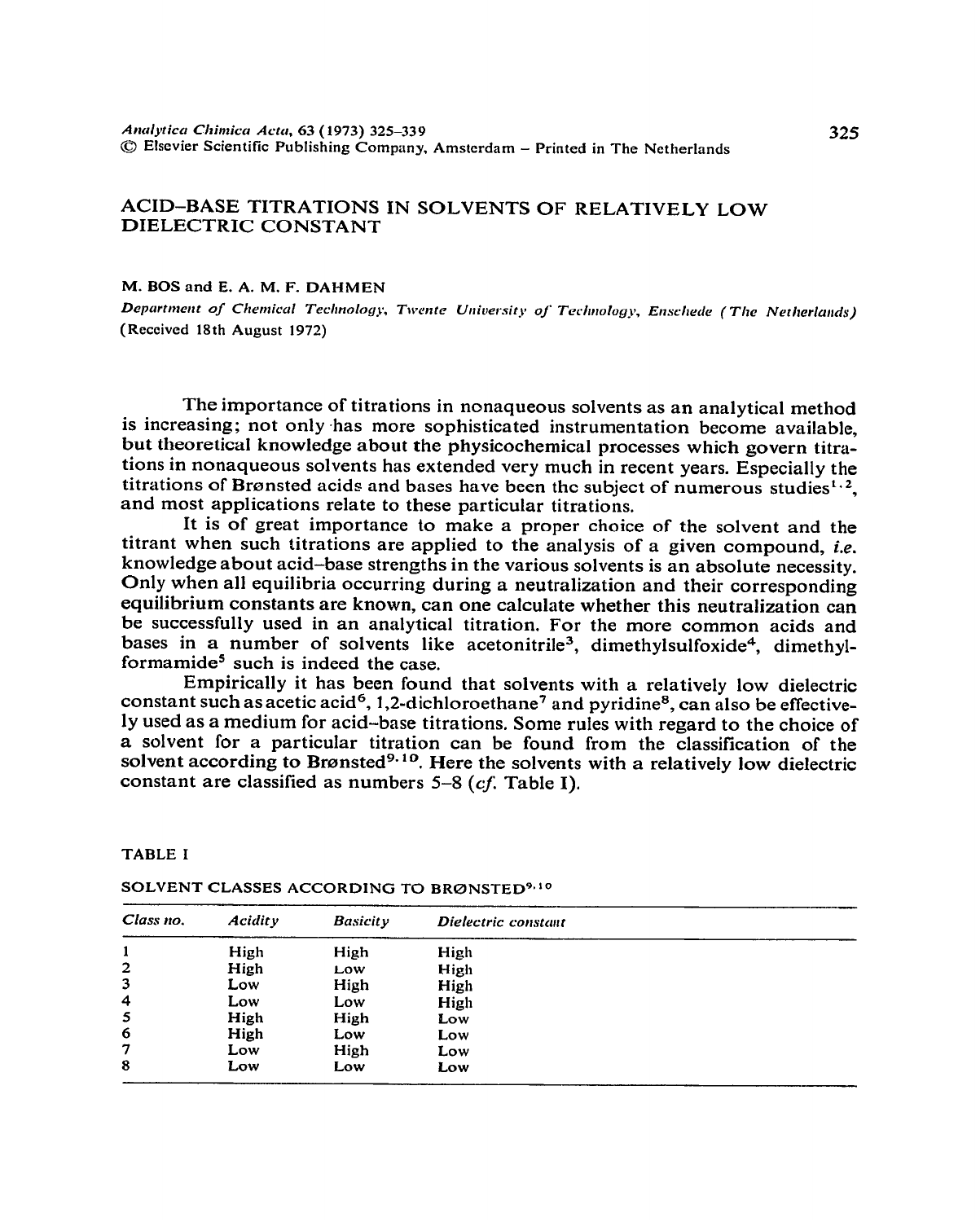It is to be expected that the behaviour during titration of a compound in solvents belonging to the same Brønsted class will not be too different, so that from  $pK_a$  determinations in representatives of each of the Brønsted classes, one can obtain an impression of the usefulness of these solvent classes in acid.-base titrations. With that purpose acid-base strengths were determined in the solvents pyridine<sup>11.12</sup> (class 7), m-cresol<sup>13</sup> (class 5) and 1,2-dichloroethane<sup>14</sup> (class 8). In the evaluation of the results obtained, the following theoretical considerations may serve. The acidity of a compound in a particular solvent can best be expressed as its  $pK_a$  value, the negative logarithm of the equilibrium constant of the overall dissociation :

$$
HX + SH \xrightarrow{K_{\text{H}x}} SH_2^+ + X^-
$$
 (1)

where SH is the solvent and HX an acid. The equilibrium constant is given by

$$
K_{\rm HX} = (a_{\rm SI12} \cdot a_{\rm X} - )/a_{\rm HX} \tag{2}
$$

hence

$$
pK_{\mu}^{\rm HX} = -\log \left( a_{\rm SH_2^{\star}} \cdot a_{\rm X^{\star}} \right) / a_{\rm HX} \tag{3}
$$

One can also write

$$
-RT \ln K_{\text{H}X} = \Delta G^0 \tag{4}
$$

with

$$
\Delta G^0 = \Delta H^0 - T\Delta S^0 \tag{5}
$$

The difference in  $pK_a$  value of compound HX in the solvent I and the solvent II now becomes :

$$
(pK_a^{HX})_I - (pK_a^{HX})_{II} = (0.43/RT)\{\Delta G_I^0 - \Delta G_{II}^0\}
$$
 (6)

Combination of eqns. (5) and (6) gives:

 $\ddot{\phantom{a}}$ 

$$
(pK_a^{HX})_I - (pK_a^{HX})_{II} = (0.43/RT)\{\Delta H_I^0 - T\Delta S_I^0 - \Delta H_{II}^0 + T\Delta S_{II}^0\}
$$
 (7)

**As** an approximation the entropy part is neglected in relation to the enthalpy part. The enthaipy contains an electrical part, because in the dissociation a separation of charges occurs. The electric energy of an ion is given by:

$$
E_{\rm elec} = \varepsilon^2 z^2 / 2Dr \tag{8}
$$

where  $\varepsilon$  is the unit charge, z the valency of the ion, D the dielectric constant of the solvent, and r the radius of the ion in solution. For reaction  $(1)$  eqn.  $(8)$  gives:

$$
\Delta E_{\text{elec}} = N \left\{ \frac{\varepsilon^2 z_{\text{SH}}^2}{2Dr_{\text{SH}}_1} + \frac{\varepsilon^2 z_{\text{X}}^2}{2Dr_{\text{X}}_2} - \frac{\varepsilon^2 z_{\text{HX}}^2}{2Dr_{\text{HX}}} \right\} \tag{9}
$$

In the comparison of  $pK_a$  values in solvents with the same dielectric constant, the electric energy part can be omitted if it is assumed that the ionic radii remain constant with change of solvent. The difference in  $pK_a$  values of compound HX in solvent I and solvent II then reduces to: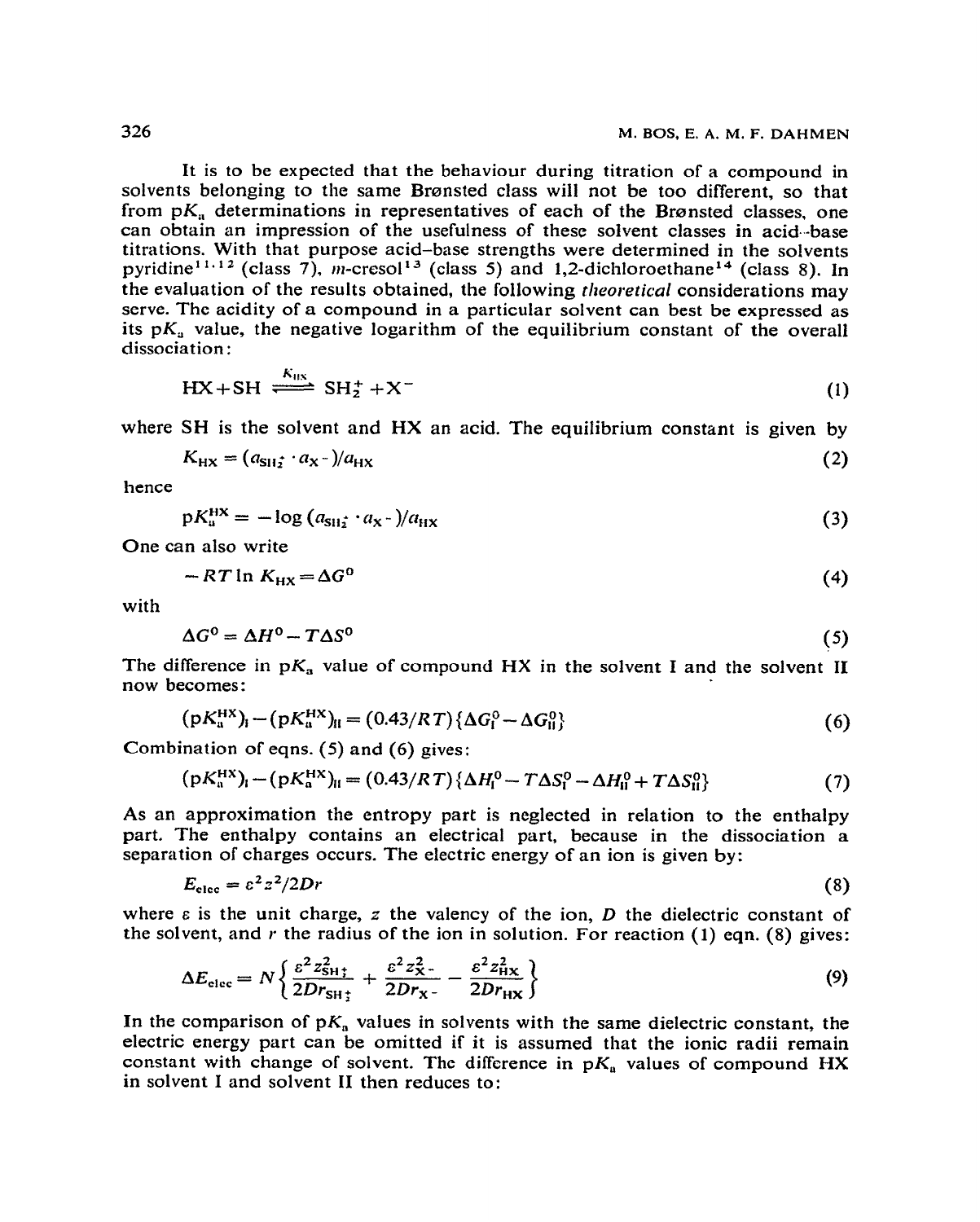$$
(pK_n^{HX})_1 - (pK_n^{HX})_{II} = (0.43/RT)\{(E_{SH_2}^0)_1 + (E_X^0)_1 - (E_{H_X}^0)_1 - (E_{SH_2}^0)_1I - (E_X^0)_1 + (E_{H_X}^0)_1I\}
$$
 (10)

If the differences of solvation of the compounds  $X^-$  as well as HX between the solvents I and II are neglected, one gets:

$$
(pK_a^{HX})_1 - (pK_a^{HX})_{II} = (0.43/RT)\{(E_{SH_2}^0)_1 - (E_{SH_2}^0)_II\}
$$
 (11)

In this case with the approximations stated, the difference of  $pK_a$  of compound HX in the two solvents is completely determined by the difference in proton affinity of the two solvents. Thus it is possible to find the difference in basicity of these solvents under these conditions.

On the other hand, quantitative information about differences in basicity of solvents together with dielectric constant data and eqn. (9), can be used to predict the  $pK_a$  values which are of analytical interest.

# **pK, VALUES IN SOLVENTS WITH A RELATIVELY LOW DIELECTRIC CONSTANT**

A comparison of the  $pK<sub>n</sub>$  values of various compounds in the solvents acetic acid, pyridine, m-cresol and 1,2-dichloroethane is given in Table II. From the Table it can be seen that for a particular compound, the difference in  $pK_a$  value in two solvents depends on the charge type, even if the dielectric constant of the two

# **TABLE II**

COMPARISON OF pK<sub>a</sub> VALUES IN ACETIC ACID, PYRIDINE, m-CRESOL, 1,2-DICHLORO-**ETHANE AND WATER** 

| Compound                            | $pK_a$ values                            |                   |                           |                          |                       |  |
|-------------------------------------|------------------------------------------|-------------------|---------------------------|--------------------------|-----------------------|--|
|                                     | Dichloroethane m-Cresol<br>$(D = 10.23)$ | $(D=12.3)$        | Acetic acid<br>$(D=6.13)$ | Pyridine<br>$(D = 12.3)$ | Water<br>$(D = 78.5)$ |  |
| Perchloric acid                     |                                          |                   | $4.87^{\circ}$            | 3 <sup>b</sup>           |                       |  |
| Hydriodic acid                      | 7.9 <sup>d</sup>                         | $4.4^e$           |                           | 3.2 <sup>c</sup>         |                       |  |
| Hydrobromic acid                    | 8.74                                     | 4.4 <sup>e</sup>  |                           | 4.4 <sup>c</sup>         |                       |  |
| Hydrochloric acid                   | 10.8 <sup>4</sup>                        | $6.4^\circ$       | $.8.55a$ .                | 6.1 <sup>c</sup>         |                       |  |
| Benzenesulfonic acid                | 12.1 <sup>d</sup>                        | $6.3^\circ$       |                           |                          |                       |  |
| Picric acid                         | 13.7 <sup>d</sup>                        | 12.0 <sup>e</sup> | â                         | 3.0 <sup>b</sup>         | $0.38^{f}$            |  |
| Iodoacetic acid                     | $17.6^{d}$                               | 13.0 <sup>e</sup> |                           |                          | $3.12^{f}$            |  |
| Benzoic acid                        | 20.0 <sup>d</sup>                        | 15.0 <sup>e</sup> |                           | 11.0 <sup>g</sup>        | $4.19^{f}$            |  |
| Acetic acid                         |                                          | 16.0 <sup>e</sup> |                           | 12.0 <sup>9</sup>        | $4.75^{f}$            |  |
| $DMAABH+$                           |                                          | 11.0 <sup>e</sup> | 8.13 <sup>a</sup>         |                          | $3.3^{j}$             |  |
| Methyl orange $H^+$                 |                                          | 11.0 <sup>c</sup> | $7.60*$                   |                          | 3.5'                  |  |
| Strychnine $H^+$                    | 16.0 <sup>d</sup>                        | 13.0 <sup>c</sup> |                           |                          | 8.0 <sup>2</sup>      |  |
| Morpholine H <sup>+</sup>           | $15.0^{4}$                               | $12.1^{\circ}$    |                           | $3.5^{b}$                | 9.6 <sup>f</sup>      |  |
| <i>n</i> -Butylamine $H^+$          | $17.0^{4}$                               | 13.9 <sup>e</sup> | 8.59 <sup>h</sup>         | $5.5^b$                  | 10.6 <sup>f</sup>     |  |
| Triethylamine $H^+$                 | 17.74                                    | $14.2^{\circ}$    | 9.45 <sup>h</sup>         | 3.8 <sup>b</sup>         | 10.8 <sup>f</sup>     |  |
| Tetramethylguanidine H <sup>+</sup> | 21.5 <sup>d</sup>                        | $14.5^\circ$      |                           | $9.6^b$                  | $12.3^k$              |  |
| Bromophenol blue (2)                | $23.8^{d}$                               |                   |                           | $5.3^{b}$                | $4.1^{j}$             |  |
| Bromocresol green (2)               | 22.2 <sup>d</sup>                        |                   |                           | $5.5^{b}$                | $4.9^{j}$             |  |
| Bromocresol purple (2)              | 24.7 <sup>d</sup>                        |                   |                           | 7.5 <sup>b</sup>         | 6.4'                  |  |

**u Ref. 15. b Ref. If. c Ref. 16. d Ref. 14. c Ref. 13. ' Ref. 17. u Ref. 12. \* Ref. 18. J Ref. 19. k Present work.**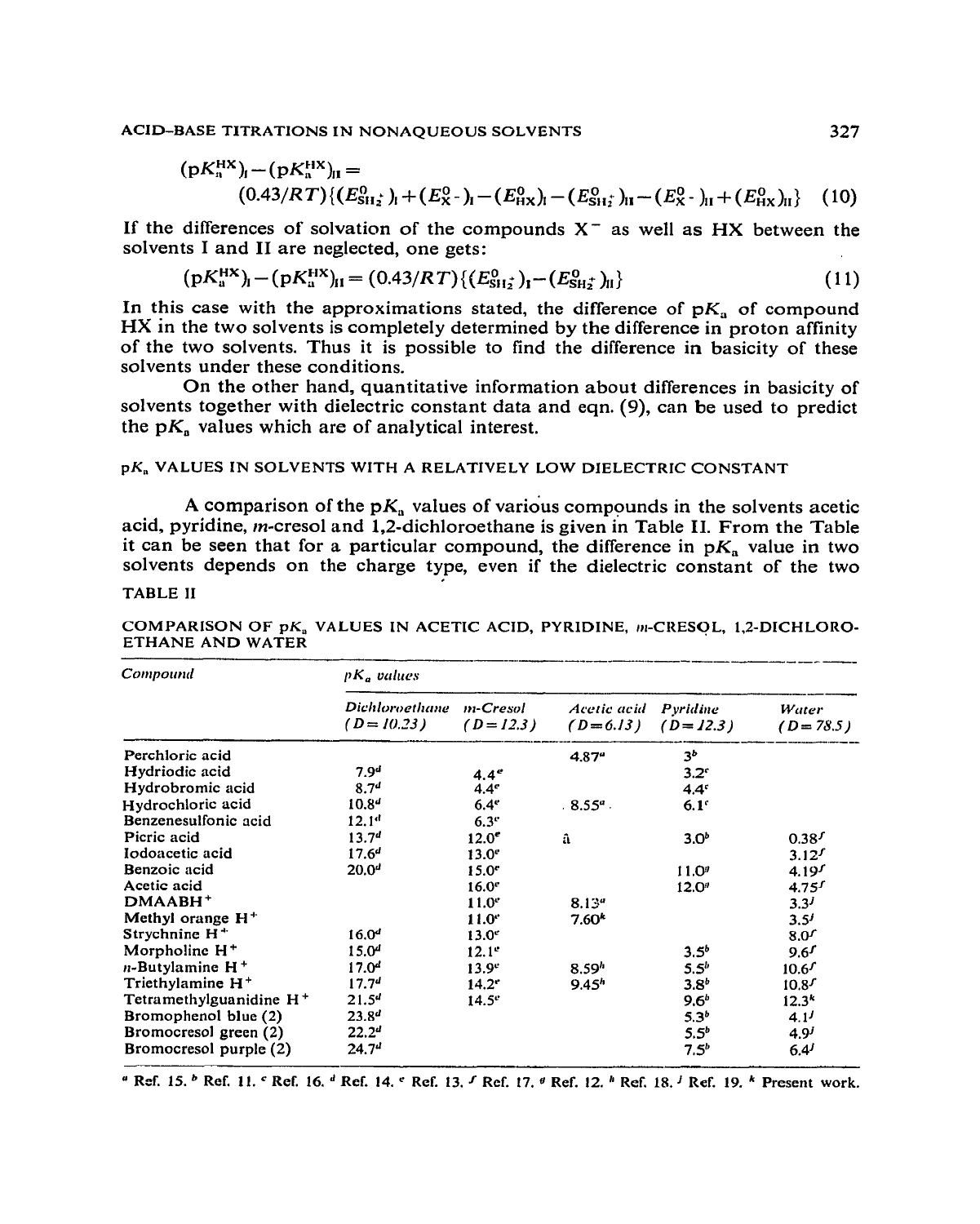solvents is the same. This means that the assumption that ionic radii remain ..constant going from one solvent to another is not entirely justified. The influence of a changing ionic radius upon the  $pK<sub>a</sub>$  difference is smallest for acids of the cation-type (see eqn. 9), so that in the determination of basicity differences of solvents, the best thing to do is to take into account the  $pK_a$  values of these cationic acids. For these compounds the following relationships are valid in approximation:

 $(pK_a)$ dichlorocthane  $=(pK_a)_{m\text{-}crossol}+3$  $(pK_a)_{m\text{-crossol}} = (pK_a)_{\text{acctic acid}} + 4$  $(pK_a)_{\text{acetic acid}} = (pK_a)_{\text{ovridine}} + 4$ 

The basicity of these solvents thus increases in the order

 $dichloroethane < m-cresol < acetic acid < pyridine$ 

If it is assumed that the basicity of dichloroethane is  $0 \, pK$  units, the basicity of m-cresol, acetic acid and pyridine becomes 3, 7 and 11  $pK$  units, respectively.

From Table II, it can also be seen that for hydriodic acid, hydrobromic acid and hydrochloric acid, levelling occurs in pyridine and m-cresol. For tetramethylguanidine in m-cresol there is a basicity levelling.

Comparison of the p $K_a$  values of an electrically uncharged acid in two solvents with the same dielectric constant, shows that the difference between the  $pK_a$  values is not equal to the difference in basicity of the two solvents. The same holds for anion-type acids. Equation (9) explains this behaviour, especially on the basis of differences in ionic radii.

In order to estimate the  $pK_a$  value of a compound in one of the solvents of the Brernsted classes 5-8, which is necessary to find a suitable titration, the following procedure can be used.

(a) Check if a  $pK_a$  value of the compound, or a related one, is known in one of the solvents belonging to the Brensted classes 5-8.

(b) If necessary, extrapolate the value found in step  $a$  to the  $pK<sub>a</sub>$  value in the solvent to be used. Here it is necessary to take into account the difference in basicity between the various Brønsted classes as well as the influences of difference in dielectric constant and the in'luence of the charge type of the compbund. Care should also be taken to deal with any levelling.

(c) Should the  $pK_a$  value of neither the compound nor a related one be known in any of the solvents belonging to the Brønsted classes 5-8, then the  $pK_n$ value of the compound in water must be extrapolated in the same way as given in step *b.* 

**ACCURACY OF TITRATIONS IN SOLVENTS WITH A RELATIVELY LOW DIELECTRIC CONSTANT** 

In all the cases investigated, the glass electrode behaves in the solvents belonging to the Brønsted classes 5–8, according to the Nernst equation. Potentiometry with the glass electrode is therefore very useful as an indication method for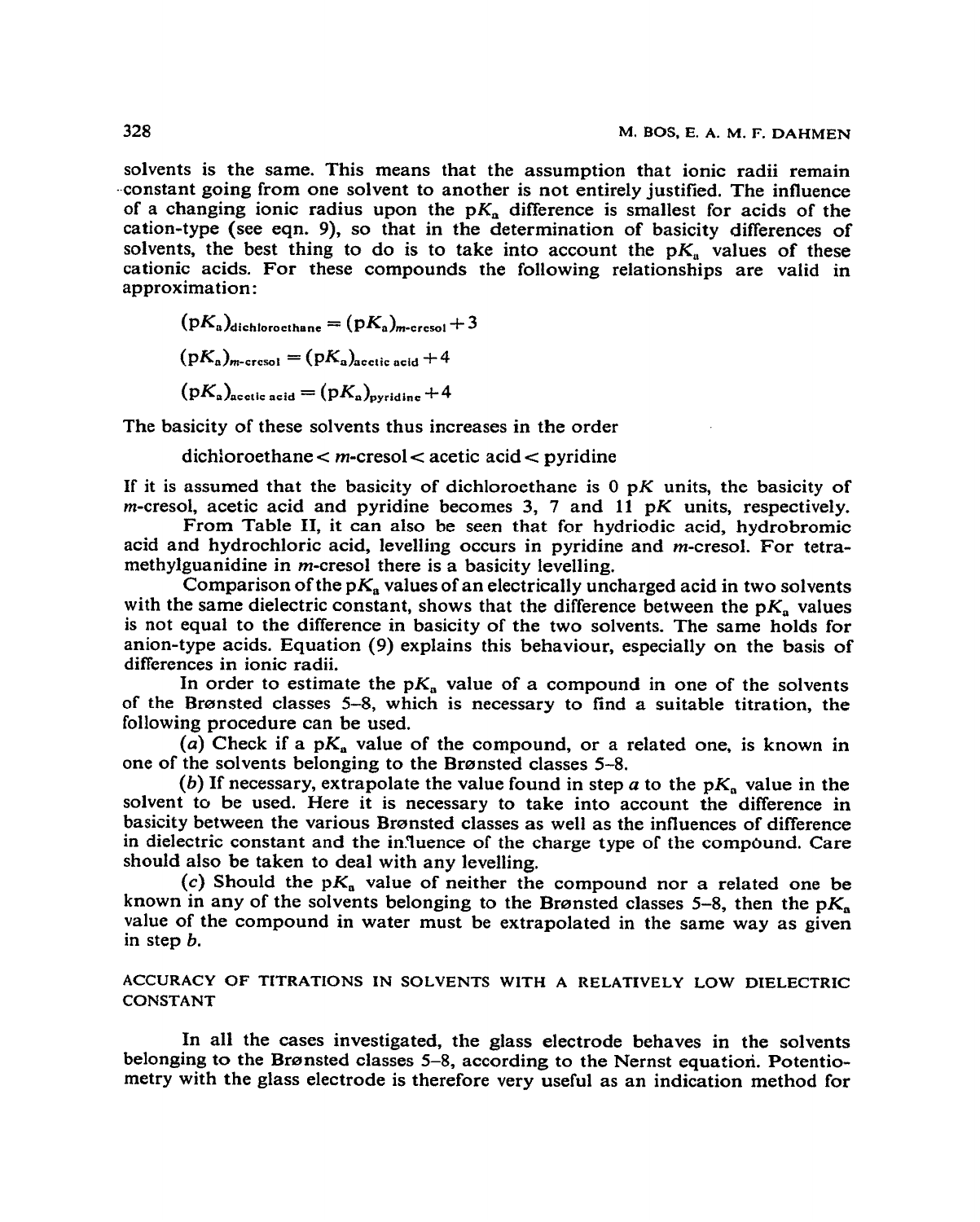

Fig. 1. Simple dissociation. Titration of 0.01 M HX with 0.01 M B.

## **TABLE III**

ACCURACY OF THE TITRATION OF 0.0100 M HX WITH 0.0100 M B FOR DIFFERENT COMBINATIONS OF  $K_d^{\text{HX}}$  AND  $K_d^{\text{BH'}}$  in the case of simple dissociation of HX and BH<sup>+</sup> and formation of the ion-pair BHx

| $K_d^{\rm HX}$ | $K_d^{\rm BH}$ | Accuracy (%)    | $\Delta pH (\lambda = 0.99 - 1.01)$ |  |
|----------------|----------------|-----------------|-------------------------------------|--|
| $10^{-18}$     | $10^{-21}$     | ±0.15           | 1.74                                |  |
| $10^{-17}$     | $10^{-21}$     | $< +0.10$       | 2.72                                |  |
| $10^{-16}$     | $10^{-21}$     | $\leq 0.10$     | 3.72                                |  |
| $10^{-12}$     | $10^{-15}$     | $\pm 0.15$      | 1.74                                |  |
| $10^{-11}$     | $10^{-15}$     | $-10.10$        | 2.72                                |  |
| $10^{-10}$     | $10^{-15}$     | $\leq \pm 0.10$ | 3.72                                |  |
| $10^{-5}$      | $10^{-8}$      | $\pm 0.15$      | 1.72                                |  |
| $10^{-4}$      | $10^{-8}$      | $< \pm 0.10$    | 2.55                                |  |
| $10^{-3}$      | $10^{-8}$      | $\leq \pm 0.10$ | 2.97                                |  |

acid-base titrations in these solvents, especially as the results are more easily interpreted than with any other indication method.

If it is assumed that the end-point of the titration can be taken as the point of the curve with maximal slope, this end-point can be detected experimentally with an accuracy of  $\pm 0.2$  pH unit. From theoretical curves, calculated with the computer program EQUIL<sup>20</sup>, the corresponding accuracy of the titration can be found as a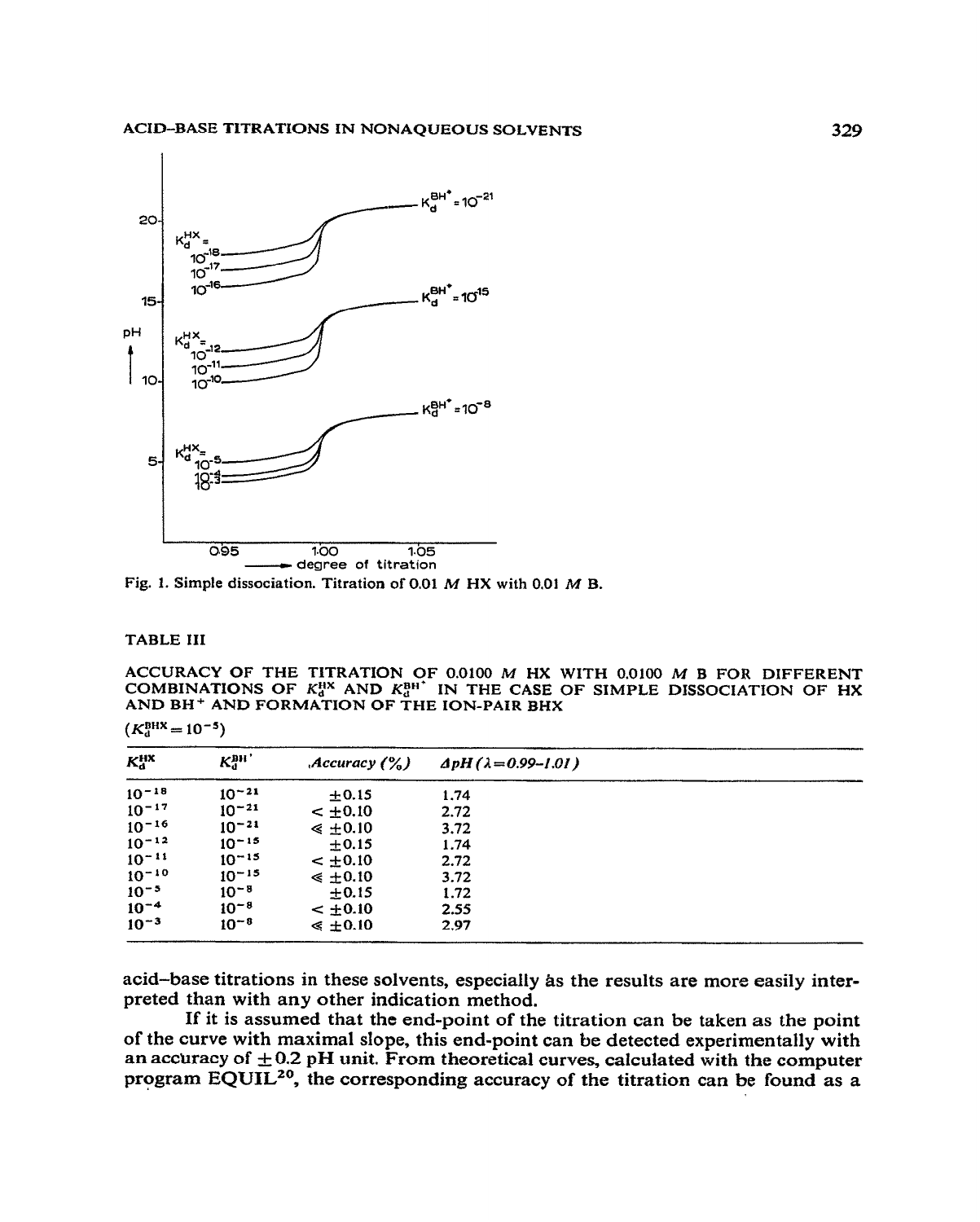function of the various equilibrium constants of the reactions that take part in the titration. This is done for a few cases below.

## Simple dissociation

For the simple case that the titration can be fully described by the equilibria

 $HX = H^+ + X^-$ ;  $B + H^+ = BH^+$ ;  $BH^+ + X^- = BHX$ ,

the theoretically calculated curves for various combinations of  $K_d^{\text{BH}}$  and  $K_d^{\text{HX}}$  with  $K_d^{\text{BHX}} = 10^{-5}$  are given in Fig. 1. Table III shows the accuracy of the titration as a function of  $K_d^{\text{HX}}$  and  $K_d^{\text{BH$ 

The influence of the ion-pair dissociation constant  $K_d^{\text{BHX}}$  in this case can be seen from Fig. 2; Table IV shows the accuracy of the titration as a function of this  $K_d^{\text{BHX}}$ .

#### Differential titration of two acids

Sometimes, if differences in acidity are great enough, it is possible to determine the separate components in a mixture of acids with different strengths in



Fig. 2. Titration of 0.00100 M HX with 0.0100 M B in the case of simple dissociation for various values of  $K_a^{\text{BHX}}$ .

#### **TABLE IV**

#### ACCURACY OF THE TITRATION OF 0.0100 M HX WITH 0.0100 M B AS A FUNCTION OF THE DISSOCIATION CONSTANT OF THE ION-PAIR BHX IN THE CASE OF SIMPLE DISSOCIATION OF HX AND BH<sup>+</sup>

| $K_{\alpha}^{\text{HIX}}$ | Accuracy $($ % $)$ | $\Delta pH$ ( $\lambda = 0.99 - 1.01$ ) |  |
|---------------------------|--------------------|-----------------------------------------|--|
| $10^{-5}$                 | $\leq \pm 0.10$    | 2.72                                    |  |
| $10^{-4}$                 | ±0.15              | 1.77                                    |  |
| $10^{-3}$                 | $+0.35$            | 0.99                                    |  |
| $10^{-2}$                 | $+0.7$             | 0.56                                    |  |

(The difference of  $pK_a^{\text{HK}}$  and  $pK_a^{\text{BH}}$  is 4 pK units)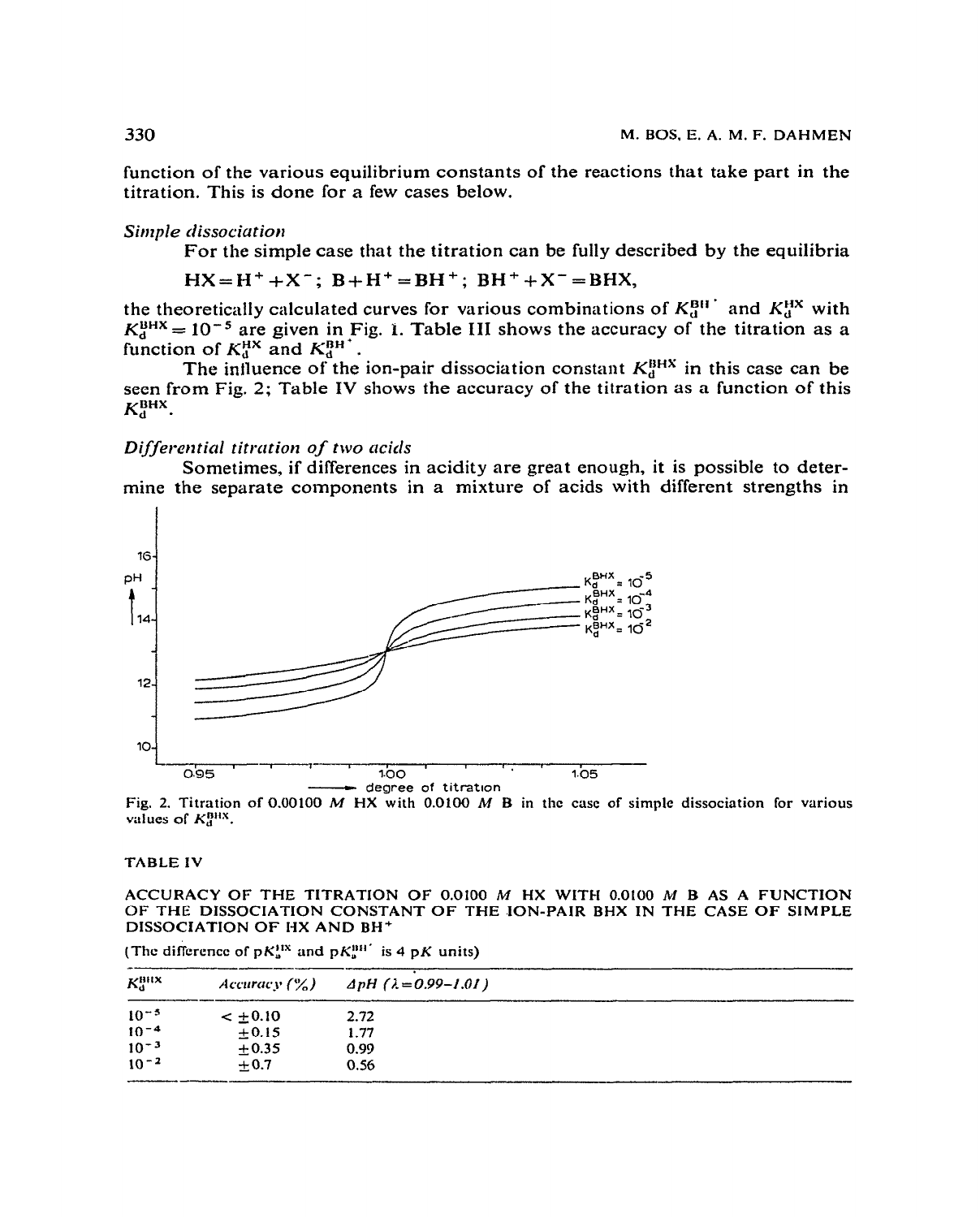a single titration. In the case of the titration of two acids, HX and HY, with the base B, the titration curve can be calculated with the use of the equilibria:

$$
HX \rightleftharpoons H^+ + X^-; \quad HY \rightleftharpoons H^+ + Y^-; \quad B + H^+ \rightleftharpoons BH^+ \quad BH^+ + X^- \rightleftharpoons BHX; \quad BH^+ + Y^- \rightleftharpoons BHY
$$

Figure 3 shows theoretically calculated curves for this titration with various<br>combinations of  $K_d^{\text{HX}}$  and  $K_d^{\text{HY}}$ . The ion-pair dissociation constants  $K_d^{\text{BUX}}$  and  $K_d^{\text{BHY}}$ <br>were taken to be 10<sup>-5</sup>; for  $K_d^{\text$ 



Fig. 3. Titration of 0.005 M HX and 0.005 M HY with 0.010 M B as a function of  $K_d^{\text{HX}}$  and  $K_d^{\text{HY}} = K_d^{\text{BHY}} = 10^{-5}$ ,  $K_d^{\text{BH}} = 10^{-21}$ .

#### **TABLE V**

ACCURACY OF THE TITRATION OF A SOLUTION WITH 0.005 M HX AND 0.005 M HY WITH 0.010 M B AS A FUNCTION OF  $K_d^{\text{HX}}$  AND  $K_d^{\text{HY}}$ 

|  | $(K_d^{\text{BHX}} = K_d^{\text{BHY}} = 10^{-5}$ , $K_d^{\text{BH}} = 10^{-21}$ . Simple dissociation of HX, HY and BH <sup>+</sup> ) |  |
|--|---------------------------------------------------------------------------------------------------------------------------------------|--|
|--|---------------------------------------------------------------------------------------------------------------------------------------|--|

| $K_0^{\rm HX}$ | $K^{\rm HV}_{\rm d}$ | Accuracy.<br><i>Ist e.p.</i> $(\%)$ | $\Delta pH$<br>$(\lambda = 0.99 - 1.01)$<br>Ist e.p. | Accuracy <sub>y</sub><br>2nd e.p. $(\%)$ | $\boldsymbol{A}$ p $\boldsymbol{H}$<br>$(\lambda = 0.99 - 1.01)$<br>$2nd$ e.p. |
|----------------|----------------------|-------------------------------------|------------------------------------------------------|------------------------------------------|--------------------------------------------------------------------------------|
| $10^{39}$      | $10 - 15$            | $+0.10$                             | 2.01                                                 | $\leq 0.10$                              | 5.03                                                                           |
| $10^{-10}$     | $10 - 15$            | $+0.3$                              | 1.08                                                 | $\leq 0.10$                              | 5.03                                                                           |
| $10^{-11}$     | $10 - 15$            | $+0.9$                              | 0.43                                                 | $\leq \pm 0.10$                          | 5.03                                                                           |
| $10 - 12$      | $10^{-15}$           | e.p. indetectable                   | 0.14                                                 | $\leq \pm 0.10$                          | 5.03                                                                           |
| $10^{-2}$      | $10 - 8$             | $\pm 0.7$                           | 0.54                                                 | $\leq 0.10$                              | 12.03                                                                          |
| $10^{-3}$      | $10^{-8}$            | $\pm 0.8$                           | 0.50                                                 | $\leq 0.10$                              | 12.03                                                                          |
| $10^{-4}$      | $10^{-8}$            | $+1.5$                              | 0.34                                                 | $\leq 0.10$                              | 12.03                                                                          |
| $10^{-5}$      | $10 - 8$             | c.p. indetectable                   | 0.13                                                 | $\leq \pm 0.10$                          | 12.03                                                                          |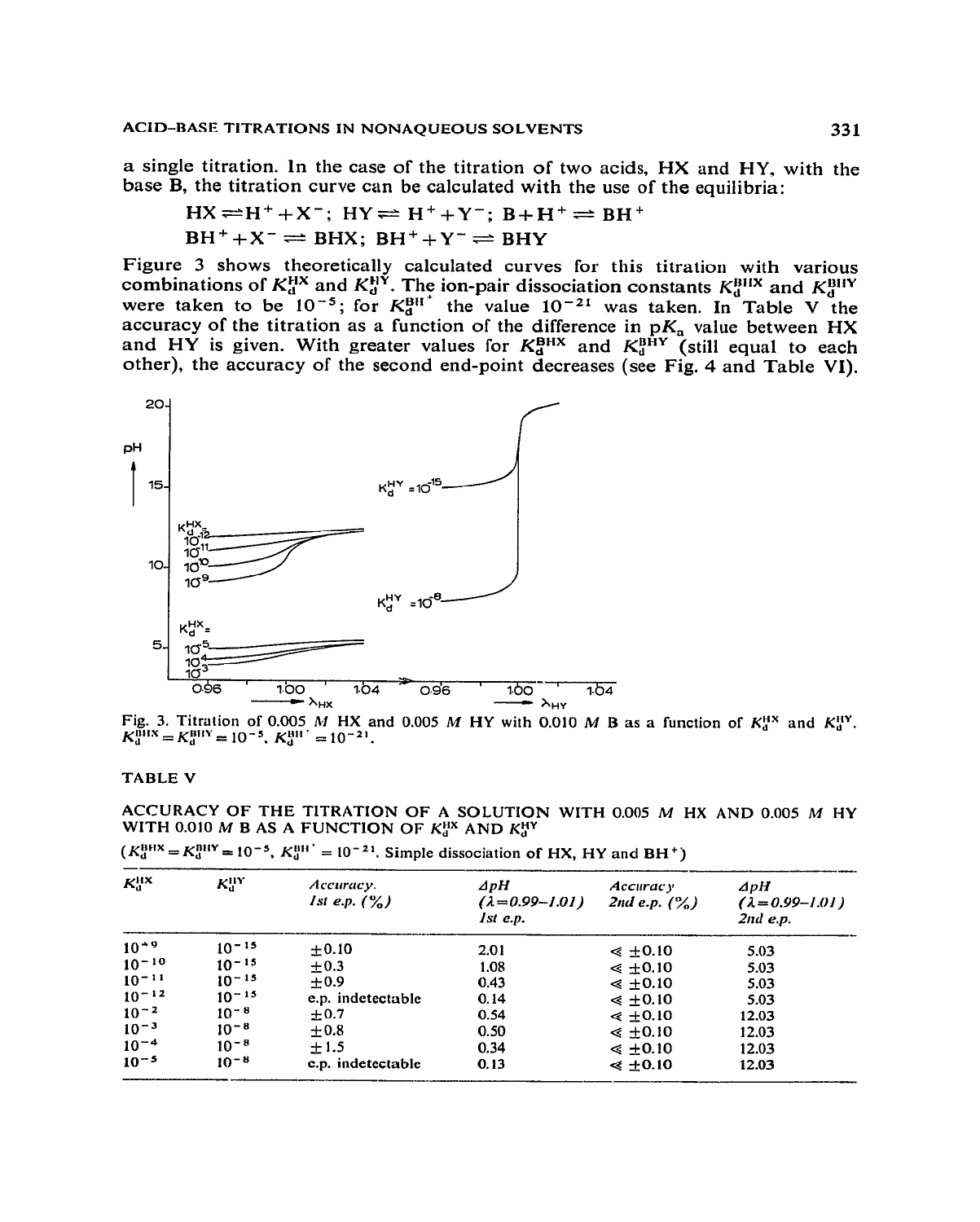

Fig. 4. Titrations of a mixture of 0.005 M HX and 0.005 M HY with 0.010 M B as a function of ion-pair dissociation constants  $(K_d^{\text{BHX}} = K_d^{\text{BHY}})$ .  $K_d^{\text{HX}} = 10^{-9}$ ,  $K_d^{\text{HY}} = 10^{-15}$ ,  $K_d^{\text{BH}} = 10^{-21}$ . (1)  $K_d^{\text{BHX$ 

## **TABLE VI**

ACCURACY OF THE TITRATION OF A SOLUTION 0.005 M HX AND 0.005 M HY WITH 0.010 M B AS A FUNCTION OF THE ION-PAIR DISSOCIATION CONSTANTS

| $K_d^{\text{BHX}} =$<br>$K_{\alpha}^{\text{BHY}}$ | <i>Accuracy</i><br><i>lst e.p.</i> $(\%)$ | $\Delta pH$<br>$(\lambda = 0.99 - 1.01)$<br>$1st$ e.p. | Accuracy<br>2nd e.p. $($ % $)$ | ⊿pH<br>$(\lambda = 0.99 - 1.01)$<br>$2nd$ e.p. |
|---------------------------------------------------|-------------------------------------------|--------------------------------------------------------|--------------------------------|------------------------------------------------|
| $10^{-5}$                                         | $+0.10$                                   | 2.01                                                   | $\leq 0.10$                    | 5.03                                           |
| $10^{-4}$                                         | ± 0.10                                    | 2.02                                                   | $\leq \pm 0.10$                | 4.07                                           |
| $10^{-3}$                                         | ±0.10                                     | 2.02                                                   | $\leq 0.10$                    | 3.21                                           |

 $(K_d^{\text{BHX}} = K_d^{\text{BHY}}, K_d^{\text{HX}} = 10^{-9}, K_d^{\text{HY}} = 10^{-15}, K_d^{\text{BH}} = 10^{-21})$ 

When the dissociation constant of the salt of the weakest acid  $(K_d^{\text{BHY}})$  is smaller than that of the strongest acid  $(K_d^{\text{BHX}})$ , the accuracy of the determination of the first end-point is less than in the case of equal salt dissociation constants. This happens because the weaker acid starts to react with the base before the first equivalence point. Quantitative data about this are given in Table VII and Fig. 5.

In the case of greater dissociation constants of the salt of the strongest acid  $(K_A^{BHX})$ , the first end-point can be detected less accurately. Although the position of the second equivalence point is dependent upon this dissociation constant, the height of the break in the curve is not; hence the accuracy of the determination of the second end-point does not depend on the value of  $K_d^{\text{BHX}}$  (see Table VIII and Fig. 6).

## Acid dimerization

The accuracy of the titration is influenced unfavourably by dimerization of the acid during titration. The titration curve can in this case be calculated with the use of the equilibria: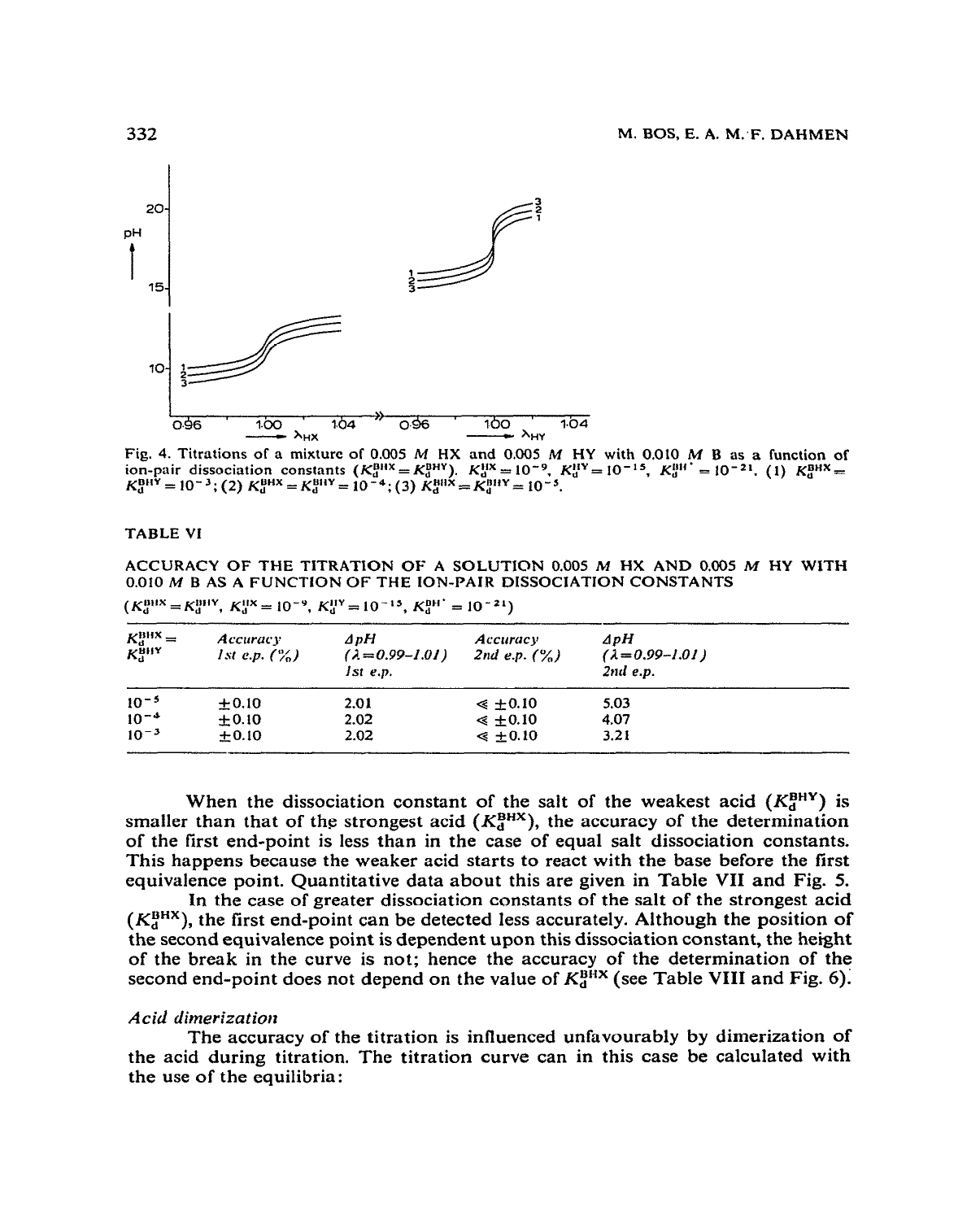

Fig. 5. Titration of a mixture of 0.005 M HX and 0.005 M HY with 0.0100 M B for various values<br>of  $K_d^{\text{BHY}}$ .  $K_d^{\text{HX}} = 10^{-9}$ ,  $K_d^{\text{HY}} = 10^{-15}$ ,  $K_d^{\text{BH}} = 10^{-21}$ ,  $K_d^{\text{BHX}} = 10^{-5}$ . (1)  $K_d^{\text{BHY}} = 10^{-5}$ ; (2)

**TABLE VII** 

ACCURACY OF THE TITRATION OF A MIXTURE OF 0.005  $M$  HX AND 0.005  $M$  HY WITH 0.010  $M$  B AS A FUNCTION OF  $K_{\rm d}^{\rm BHY}$ 

 $(K_{d}^{\text{HX}} = 10^{-9}, K_{d}^{\text{HY}} = 10^{-15}, K_{d}^{\text{BH}} = 10^{-21}, K_{d}^{\text{BHX}} = 10^{-5})$ 

| $K_d^{\text{HHY}}$ | Accuracy<br>1st e.p. $(\%)$ | $\boldsymbol{\Delta}$ p $\boldsymbol{H}$<br>$(\lambda = 0.99 - 1.01)$<br>Ist e.p. | Accuracy<br>2nd e.p. $(\%)$ | $\Delta pH$<br>$(\lambda = 0.99 - 1.01)$<br>$2nd$ e.p. |  |
|--------------------|-----------------------------|-----------------------------------------------------------------------------------|-----------------------------|--------------------------------------------------------|--|
| $10^{-5}$          | ± 0.10                      | 2.01                                                                              | $\leq$ $\pm$ 0.10           | 5.03                                                   |  |
| $10^{-6}$          | ± 0.3                       | 1.10                                                                              | $\leq \pm 0.10$             | 6.01                                                   |  |
| $10^{-7}$          | ±0.9                        | 0.44                                                                              | $\leq 0.10$                 | 7.01                                                   |  |

$$
2 HX = (HX)_2; HX \rightleftharpoons H^+ + X^-
$$
  

$$
B + H^+ \rightleftharpoons BH^+; BH^+ + X^- \rightleftharpoons BHX
$$

In the titration curve dimerization shows by a higher start and a smaller slope up to the end-point (see Fig. 7). The effect of the dimerization constant  $K_f^{(H\bar{X})_2}$  on the accuracy of the titration is very small. Only in the case  $K_f^{(H X)_2} > 10^4$ , the determination of the end-point becomes less accurate, while owing to curve asymmetry, a systematic error occurs (Table IX).

## Homoconjugation and triple ion formation

Homoconjugation and triple ion formation of the acid lessen the accuracy of the end-point determination of the acid-base titration. Moreover, there is the possibility of an extra inflection point at half-neutralization. The system of equilibria:

 $HX \rightleftharpoons H^+ + X^-$ ;  $HX + X^- \rightleftharpoons H X^-$ ;  $B+H^+ \rightleftharpoons BH^+$ ;  $BH^+ + X^- \rightleftharpoons BHX$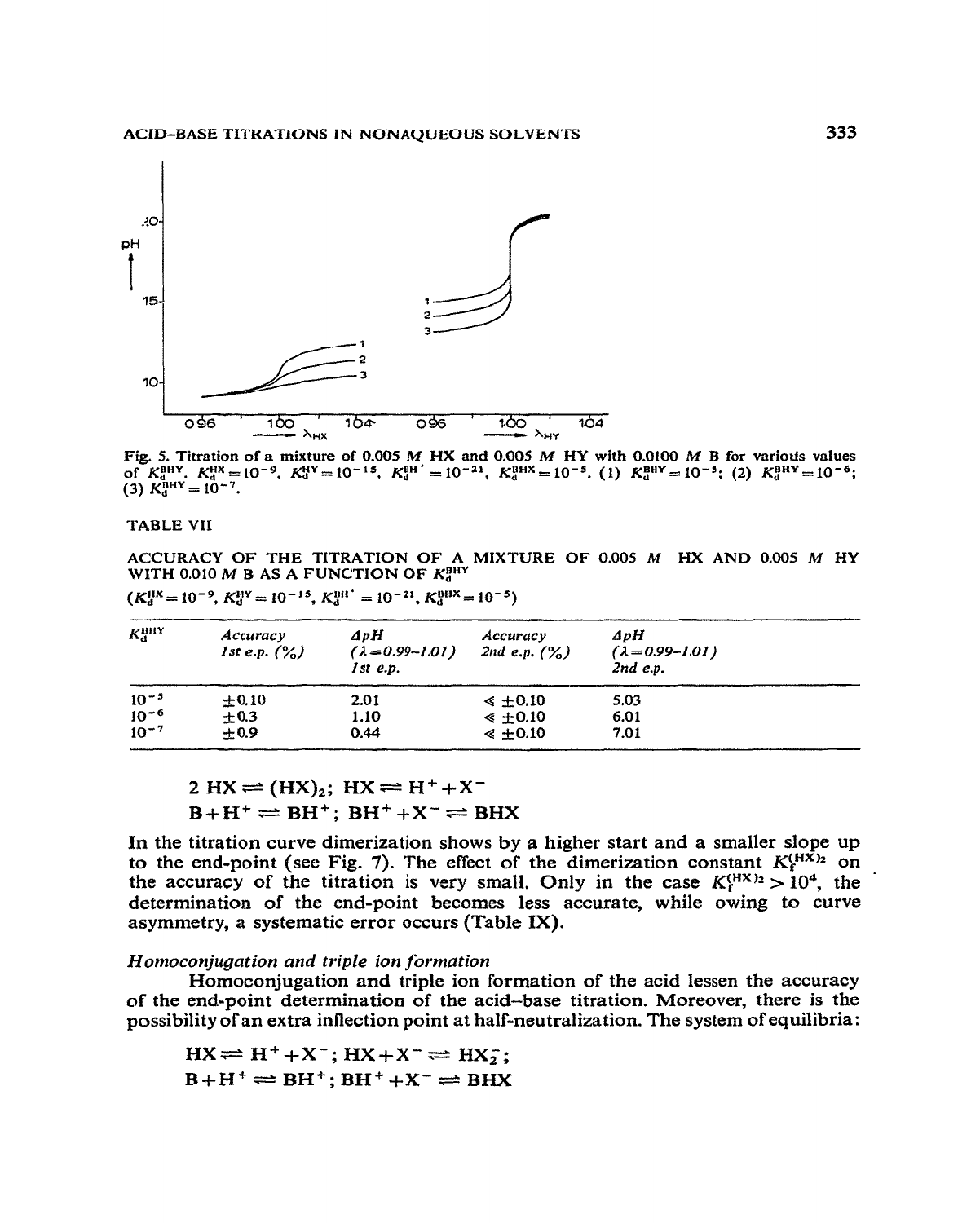

Fig. 6. Titration of a mixture of 0.005 M HX and 0.005 M HY with 0.010 M B for various values<br>of  $K_d^{\text{HIX}}$ ,  $K_d^{\text{HX}} = 10^{-9}$ ,  $K_d^{\text{HY}} = 10^{-15}$ ,  $K_d^{\text{HII}} = 10^{-21}$  and  $K_d^{\text{HIIY}} = 10^{-5}$ . (1)  $K_d^{\text{HIX}} = 10^{-5}$ ; (

#### **TABLE VIII**

 $10^{-5}$ 

 $10^{-4}$ 

 $10^{-3}$ 

 $±0.10$ 

 $±0.3$ 

 $\pm$ 0.7

#### ACCURACY OF THE END-POINT DETERMINATION IN THE TITRATION OF A MIXTURE OF 0.005 M HX AND 0.005 M HY WITH 0.010 M B AS A FUNCTION OF  $K_d^{\text{BUX}}$

 $\leq \pm 0.10$ 

 $\leq \pm 0.10$ 

 $\leq \pm 0.10$ 

5.03

5.02

5.01

|     |                          | $(K_{n}^{n}) = 10^{-2}$ , $K_{n}^{n+1} = 10^{-11}$ , $K_{n}^{n+1} = 10^{-21}$ , $K_{n}^{n+1} = 10^{-1}$ |                             |                                                    |
|-----|--------------------------|---------------------------------------------------------------------------------------------------------|-----------------------------|----------------------------------------------------|
| кшк | Accuracy<br>1st e.p. (%) | ⊿nH<br>$(\lambda = 0.99 - 1.01)$<br>Ist e.p.                                                            | Accuracy<br>2nd e.p. $(\%)$ | 4 n H<br>$( \lambda = 0.99 - 1.01 )$<br>$2nd$ e.p. |

 $(1.118 - 10.08 - 10.018 - 10.015 - 10.017)$   $(0.018 - 10.018)$ 

2.01

1.15

 $0.54$ 



Fig. 7. Influence of  $K_t^{(H X)_2}$  on the titration of 0.01 M HX with 0.01 M B.  $K_d^{H X} = 10^{-17}$ ,  $K_d^{BH'} = 10^{-21}$ ,  $K_{d}^{\text{H4X}} = 10^{-5}$ .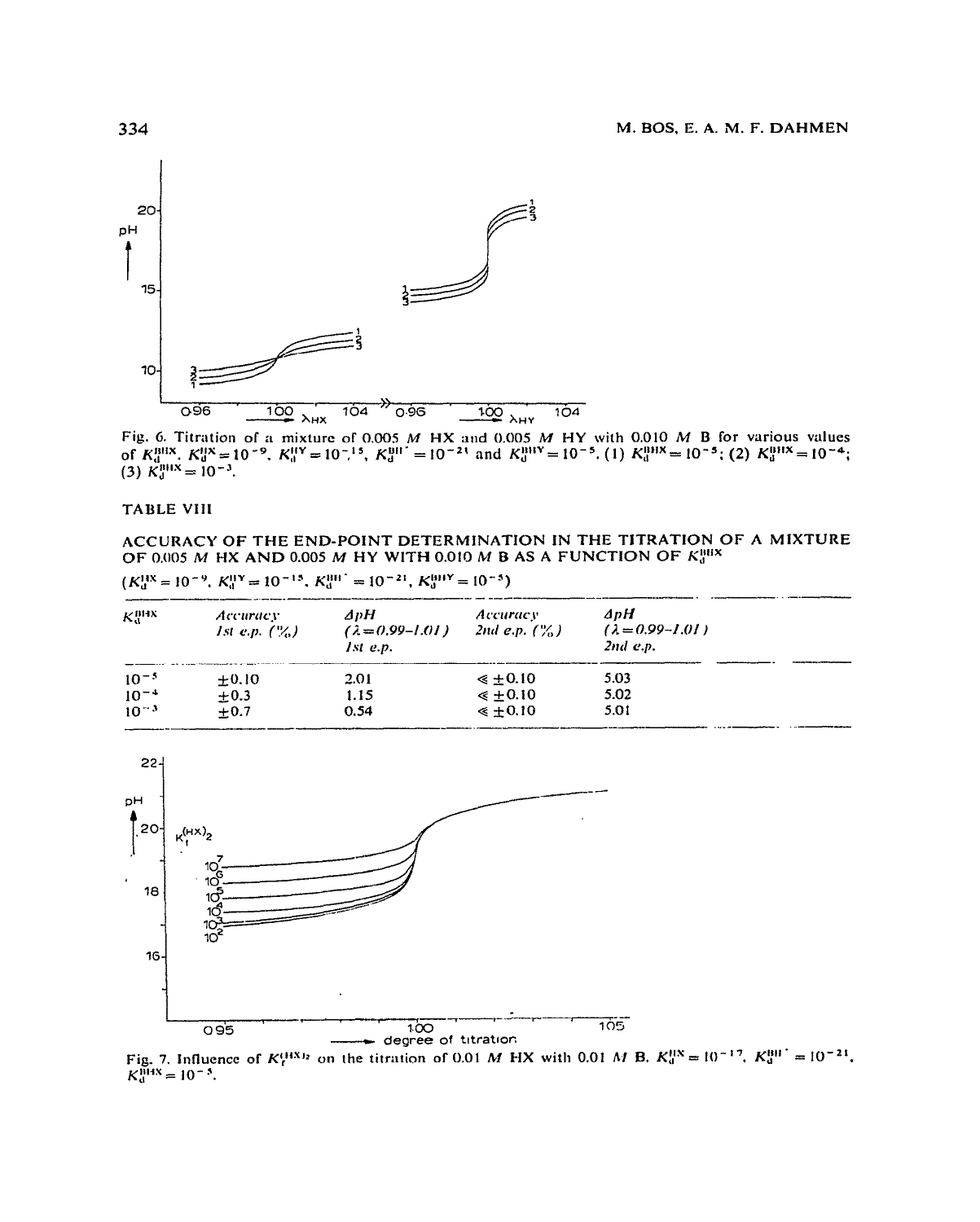#### **TABLE IX**

INFLUENCE OF THE DIMERIZATION CONSTANT IN THE TITRATION OF 0.01 M HX **WITH 0.01 M B** 

 $(K_d^{\text{HX}} = 10^{-17}, K_d^{\text{BH}}^{\prime} = 10^{-21}, K_d^{\text{BHX}} = 10^{-5})$ 

| $K_r^{\text{(IR)}}$ | Accuracy $($ % $)$ | $\Delta pH$ ( $\lambda = 0.99 - 1.01$ ) | Systematic error $( \%)$ |
|---------------------|--------------------|-----------------------------------------|--------------------------|
| 10 <sup>2</sup>     | $- +0.1$           | 2.72                                    | Negligible               |
| 10 <sup>3</sup>     | $-1.04$            | 2.69                                    | Negligible               |
| 10 <sup>4</sup>     | $-10.1$            | 2.51                                    | Negligible               |
| 10 <sup>5</sup>     | $\pm 0.1$          | 2.15                                    | $+0.05$                  |
| 10 <sup>6</sup>     | $+0.15$            | 1.70                                    | $+0.10$                  |
| 10 <sup>7</sup>     | $+0.20$            | 1.23                                    | $+0.20$                  |



Fig. 8. Influence of  $K_1^{11X_2}$  on the titration of 0.01 M HX with 0.01 M B.  $K_d^{B11X} = 10^{-4}$ ,  $K_d^{11X} = 10^{-15}$ . (1)  $K_1^{11X_2} = 10^5$ ; (2)  $K_1^{11X_2} = 10^6$ ; (3)  $K_1^{11X_2} = 10^7$ ; (4)  $K_1^{11X_2} = 10^8$ .

#### **TABLE X**

ACCURACY OF THE TITRATION OF 0.01 M HX WITH 0.01 M B AS A FUNCTION OF THE HOMOCONJUGATION CONSTANT  $K_t^{H X z}$ 

| $pK_1^{\text{HX}_2}$ |                           | Accuracy $(\%)$ $\Delta pH$ ( $\lambda = 0.99 - 1.01$ ) |  |
|----------------------|---------------------------|---------------------------------------------------------|--|
| $-3$                 | $- + 0.1$                 | 2.56                                                    |  |
| $-4$                 | $\pm 0.1$                 | 1.92                                                    |  |
| $-5$                 | $+0.3$                    | 1.06                                                    |  |
| $-6$                 | $+1$                      | 0.43                                                    |  |
| $-7$                 | End-point<br>indetectable | 0.17                                                    |  |
| $-8$                 | End-point<br>indetectable | 0.08                                                    |  |

 $(K_d^{\text{BHX}} = 10^{-4}, K_d^{\text{HX}} = 10^{-10}, K_d^{\text{BH}} = 10^{-15})$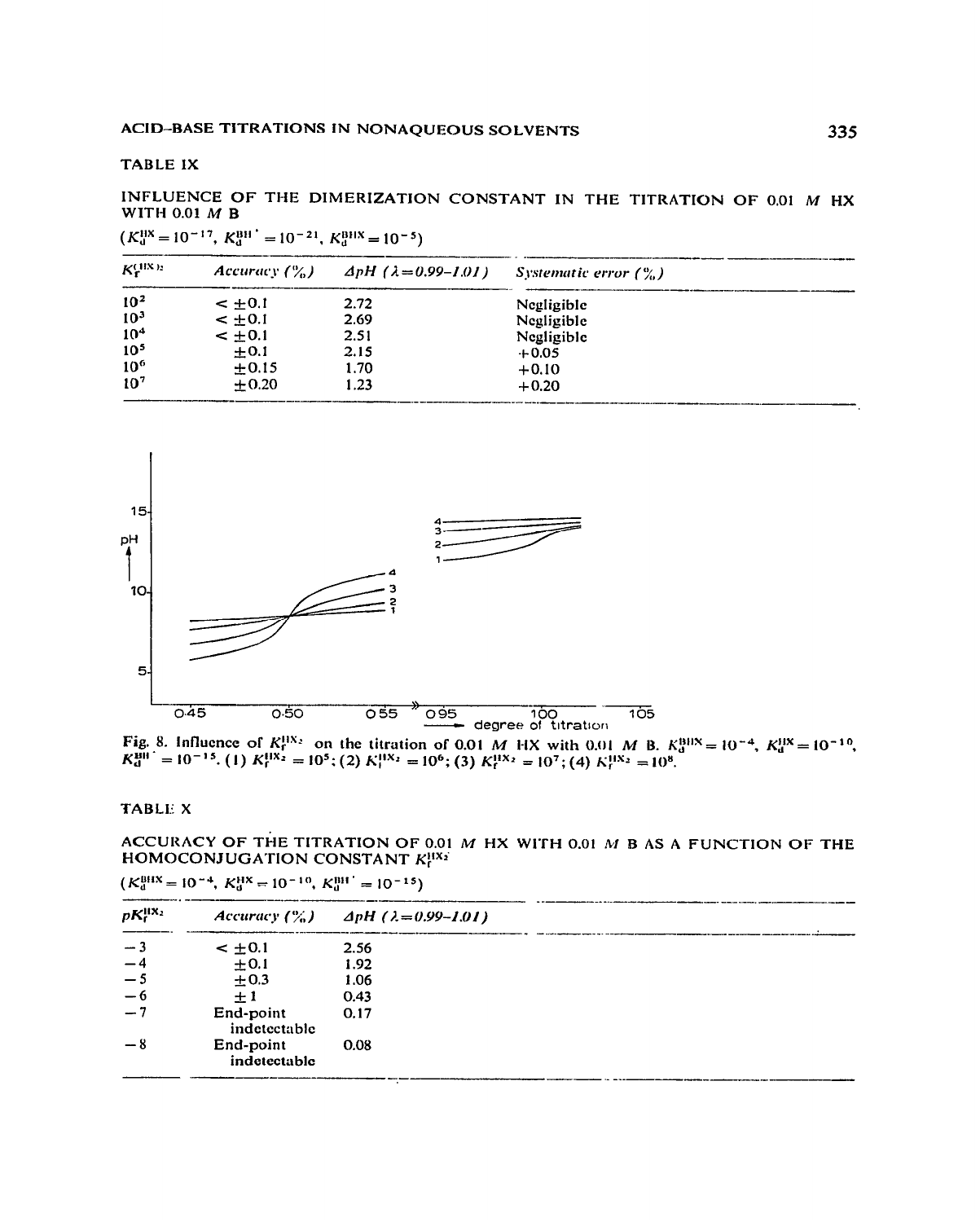#### **TABLE XI**

ACCURACY OF THE TITRATION OF 0.01 M HX WITH 0.01 M B IN THE CASE OF HOMOCONJUGATION ( $K^{HX_2} = 10^5$ ) COMPARED WITH THE ACCURACY OF THE SAME TITRATION IN CASE OF SIMPLE DISSOCIATION FOR VARIOUS VALUES OF Kally

 $(K_d^{\text{HX}} = 10^{-10}, K_d^{\text{BH}} = 10^{-15})$ 

|                                  | Accuracy $(\%)$                      |                                     | $\Delta pH(\lambda = 0.99 - 1.01)$ |  |  |
|----------------------------------|--------------------------------------|-------------------------------------|------------------------------------|--|--|
| Homoconi.<br>$K_1^{0X_2} = I0^5$ | <i><b>Simple</b></i><br>dissociation | Homoconi.<br>$K^{MAX}_{c} = 10^{5}$ | <b>Simple</b><br>dissociation      |  |  |
| $+0.3$                           | $- + 0.1$                            | 1.06                                | 2.76                               |  |  |
| $< \pm 0.1$                      | $- +0.1$                             | 2.46                                | 3.72                               |  |  |
| $\leq 0.1$                       | $\leqslant$ $\pm$ 0.1                | 4.04                                | 4.71                               |  |  |
| $\leq$ $\pm$ 0.1                 | $\leqslant +0.1$                     | 5.61                                | 5.70                               |  |  |
| $\leq 0.1$                       | $\leqslant$ +0.1                     | 6.92                                | 6.70                               |  |  |
|                                  |                                      |                                     |                                    |  |  |

**TABLE XII** 

# ACCURACY OF THE TITRATION OF 0.01 *M* HX WITH 0.01 *M* B AS A FUNCTION OF  $K_f^{\text{B(HX)}}$  FOR DIFFERENT COMBINATIONS OF  $pK_a^{\text{B(H)}}$  AND  $pK_a^{\text{HX}}$

 $(K_{d}^{\text{BHX}}=10^{-5})$ 

| $pK_a^{\text{BH}}$ | $pK_a^{\rm HX}$ | $pK_t^{\text{B(HX)}_2}$ | Accuracy $($ % $)$ | $\Delta pH$ ( $\lambda = 0.99 - 1.01$ ) |  |
|--------------------|-----------------|-------------------------|--------------------|-----------------------------------------|--|
| 21                 | 17              | $-2$                    | $< \pm 0.10$       | 2.56                                    |  |
| 21                 | 17              | $-3$                    | ± 0.10             | 1.97                                    |  |
| 21                 | 17              | $-4$                    | $+0.30$            | 1.11                                    |  |
| 21                 | 17              | $-5$                    | $\pm 1.0$          | 0.45                                    |  |
| 21                 | 17              | $-6$                    | $>\pm 2$           | 0.15                                    |  |
| 21                 | 15              | $-5$                    | $\pm 0.10$         | 2.05                                    |  |
| 21                 | 15              | -- 6                    | $\pm 0.30$         | 1.12                                    |  |
| 21                 | 15              | $-7$                    | ±1.0               | 0.44                                    |  |



Fig. 9. Influence of  $K_l^{U(11X)}$  on the titration of 0.01 M HX with 0.01 M B.  $K_d^{U(11X)} = 10^{-5}$ ,  $K_d^{B11'} = 10^{-21}$ ,  $K_d^{H2} = 10^{-17}$ . (1)  $K_l^{B(HX)} = 10^2$ ; (2)  $K_l^{B(HX)} = 10^3$ ; (3)  $K_l^{B(HX)} = 10^4$ ; (4)  $K_l^{B(HX)} = 10^5$ ; (5

## 336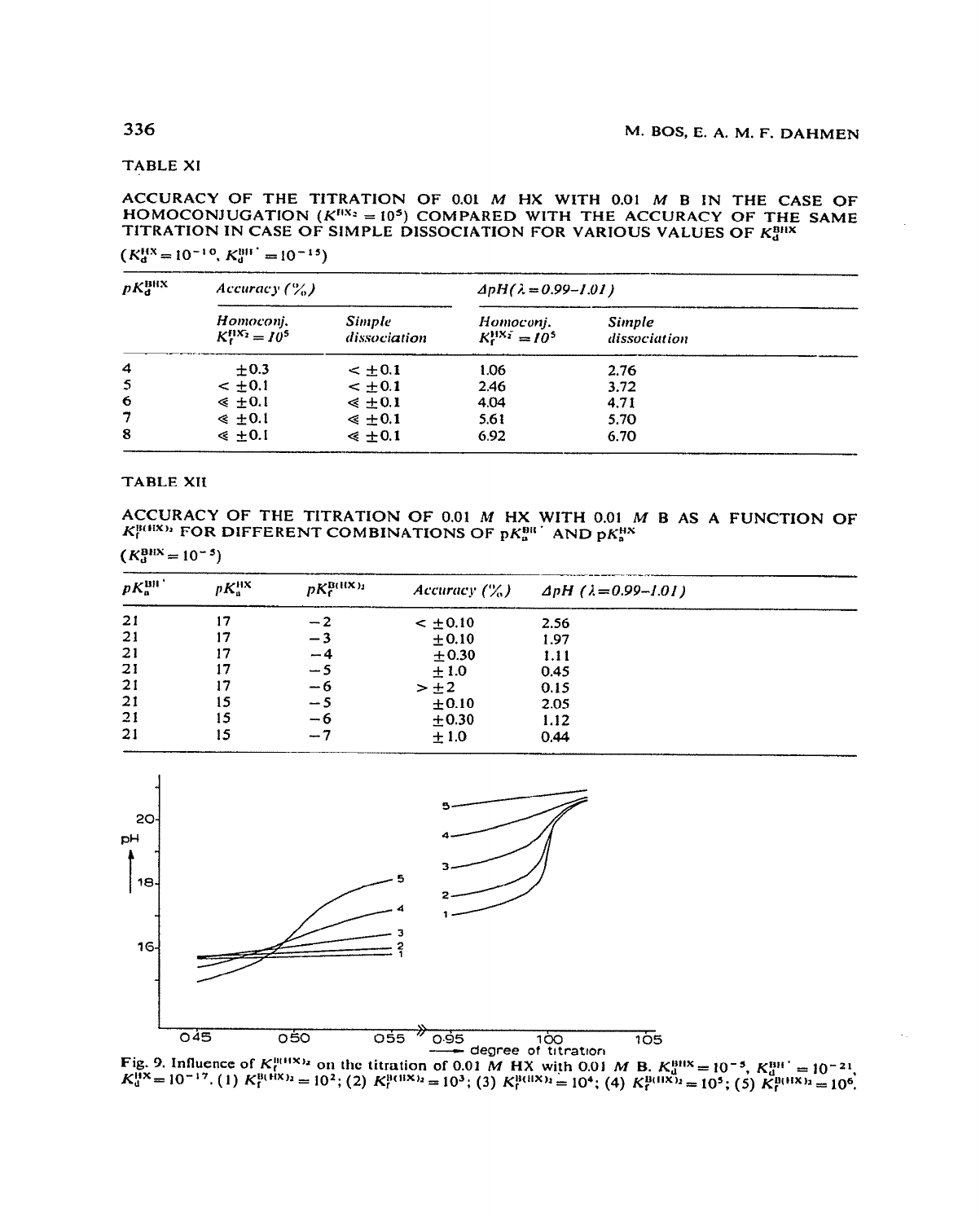gives the titration curves represented in Fig. 8. The accuracy of the end-point determination for various values of  $K_f^{HX_2}$  is given in Table X. Homoconjugation has a smaller effect when the dissociation constants of the acid and the salt BHX are small (Table XI).

## *Formation of 2:1 acid-base complex*

In inert solvents during acid-base titrations, a 2:l acid-base complex is sometimes formed (e.g. carboxylic acids in 1,2-dichloroethane). This makes the detection of the end-point more difficult. In this case the titration can be described by the equilibria:

$$
HX \rightleftharpoons H^+ + X^-; B + H^+ \rightleftharpoons BH^+; BH^+ + X^- \rightleftharpoons BHX; BHX + HX \rightleftharpoons B(HX)2.
$$

Theoretical curves for various values of  $K_f^{B(HX)_2}$  are given in Fig. 9. Here an extra inflection point at half-neutralization is also possible. The accuracy of the endpoint determination for this titration is shown in Table XII.

## **DISCUSSION**

The specifications which the equilibrium constants should meet in the different cases for a titration accuracy of  $\pm 0.1\%$  are summarized in Table XIII. It should be noted, however, that for many purposes less accurate results are sufficient, and for titrations with solutions with concentrations higher than 0.01  $M$  the requirements for the equilibrium constants are less severe. Complex formation, like homoconjugation, etc. has an unfavourable influence on the accuracy of a titration. It is clear that to find a suitable solvent for a particular titrimetric analysis, one always has to take into account the chance of the occurrence of such complexes and the effect of these phenomena on the accuracy of the titration. Generally complications of this kind are rare in solvents with a high H-bond formation capacity. However, in such a solvent triple ion formation may occur.

## **TABLE XIII**

**CONDITIONS WITH REGARD TO THE CONSTANTS OF ACID-BASE EQUILIBRIA IN SOLVENTS WITH A RELATIVELY LOW DIELECTRIC CONSTANT FOR A TITRATION**  ACCURACY OF  $\pm 0.1\%$ 

| Type of equilibrium reactions                                                    | Conditions for accuracy $\pm 0.1\%$                                                                                                                                                |
|----------------------------------------------------------------------------------|------------------------------------------------------------------------------------------------------------------------------------------------------------------------------------|
| Simple dissociation of acid and protonated base                                  | $pK_{a}^{BH} - pK_{a}^{HX} + pK_{a}^{BHX} \ge 9$                                                                                                                                   |
| Differential titration of two acids HX and HY<br>$pK_n^{\rm HX} < pK_n^{\rm HY}$ | $pK_n^{\text{HV}} - pK_n^{\text{HX}} +  pK_n^{\text{BHX}} - pK_n^{\text{BHY}}  \ge 6$<br>and<br>$pK_a^{BH'} - pK_a^{HY} + pK_a^{BHY} \ge 9$                                        |
| Homoconjugation of the acid (formation of $HX_2^-$ )                             | $pK_a^{BH'} - pK_a^{HX} + 2pK_a^{BHX} + pK_f^{HX_2} \ge 10$<br>if $pK_d^{\text{HIX}} + pK_f^{\text{HX}_2} \le 1$ , otherwise<br>$pK_{a}^{BH}$ – $pK_{a}^{HX}$ + $pK_{a}^{BHX}$ > 9 |
| 2:1 Acid-base complex formation $(B(HX),))$                                      | $pK_{n}^{BH'} - pK_{n}^{HX} + pK_{n}^{B(HX)} \ge 1$ , and<br>$pK_{n}^{BH'} - pK_{n}^{HK} + pK_{n}^{BH} > 9$                                                                        |
| Dimerization of the acid (formation of $(HX)_2$ )                                | $pK_a^{BH'} - pK_a^{HX} + pK_a^{BHX} \ge 9$ and<br>$K^{\text{(HIX)}_2} < 10^5$                                                                                                     |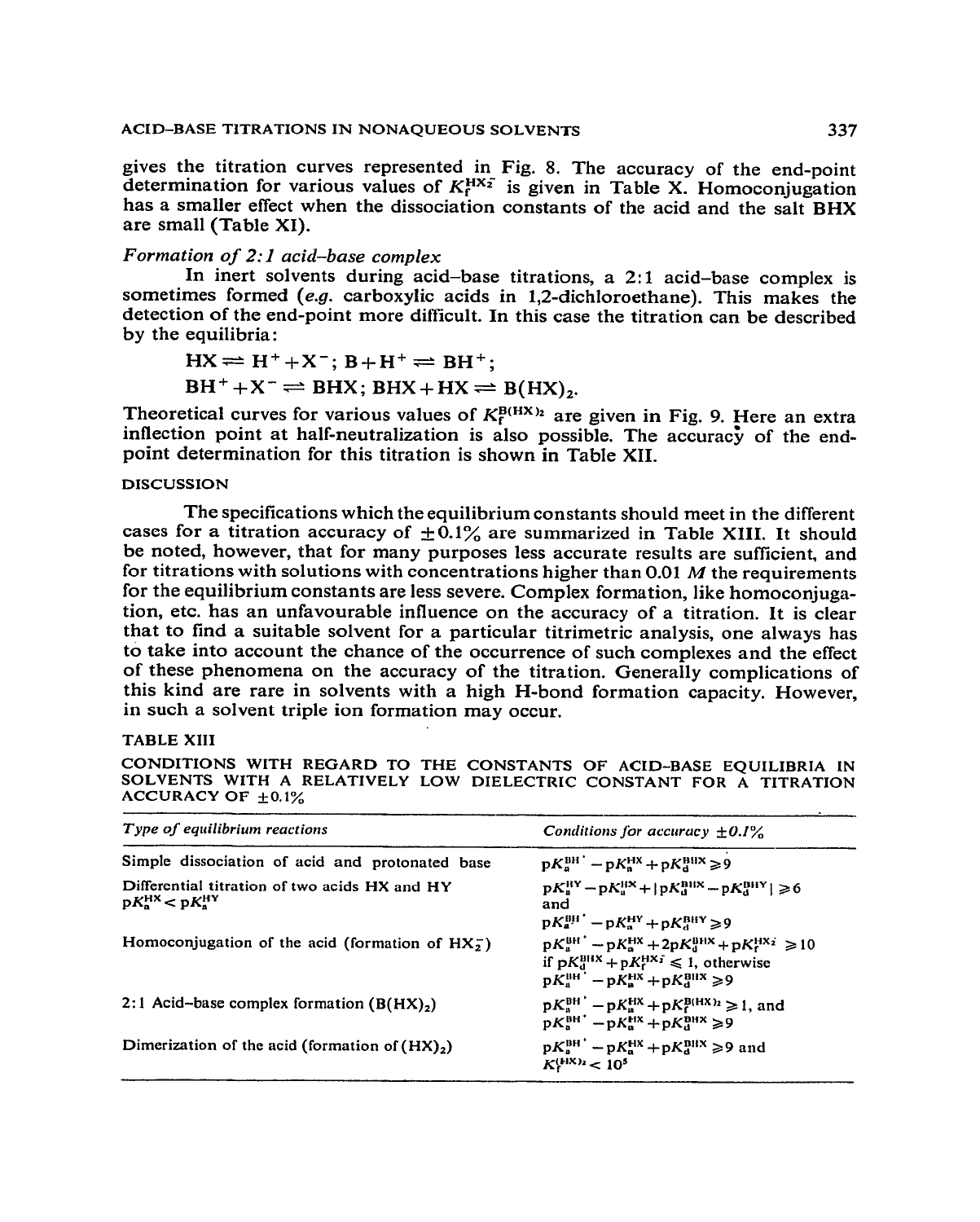**In** comparison to solvents with higher dielectric constants, the solvents belonging to the Bronsted classes 5-8 offer some special advantages in acid\_base titrations. For the same titration accuracy, the difference between the  $pK_a$  values **of the acid and the protonated base can be much** smalter, which makes it possible to use mild stable titrants. Homoconjugation as well as triple ion formation does not much affect the accuracy of the titrations.

**The** authors wish to thank Mrs. A. L. den Herder for preparing the manuscript and Mr. R. H. Arends for the drawings.

#### **SUMMARY**

From a comparison of the  $pK_a$  values of various compounds in the solvents  $1,2$ -dichloroethane, *m*-cresol, acetic acid and pyridine, the differences in basicity of these solvents could be determined. If the basicity of 1,2-dichloroethane is taken as 0 pK units, the basicities of *m*-cresol, acetic acid and pyridine were found to be 3, 7 and 11 pK units, respectively. It is shown how these differences in basicity can serve to predict  $pK_n$  values in solvents belonging to the Brønsted classes 5–8. Theoretical titration curve calculations gave the conditions for the equilibrium constants under which the acid-base titration accuracy is  $\pm 0.10\%$ : the acid-base titration accuracy is  $\pm 0.10\%$ :  $(a)$  simple dissociation:

 $pK_{a}^{BH}$  –  $pK_{a}^{HX}$  +  $pK_{d}^{BHX}$   $\geq 9$ 

**(b)** differential titration of two acids HX and HY:

 $pK_a^{HY} - pK_a^{HX} + |pK_a^{BHX} - pK_d^{BHX}| \ge 6$  and  $pK_a^{BH} - pK_a^{HY} + pK_a^{BHY} \ge 9$ 

#### RÉSUMÉ

Une étude est effectuée sur des titrages acide-base dans des solvants, de **constante dielectrique relativement faible. Des calculs bases sur une courbe de**  titrage théorique ont donné les conditions pour des constantes d'équilibre, offrant  $\pm$  0.10% d'exactitude, de titrage acide-base:

**dissociation simple:** 

$$
pK_a^{\rm BH} - pK_a^{\rm HX} + pK_d^{\rm BHX} \geq 9;
$$

**titragc differentiel de deux acides** HX et WY:

$$
pK_a^{\rm HY} - pK_a^{\rm HX} + |pK_d^{\rm BHX} - pK_d^{\rm BHX}| \ge 6
$$
 and  $pK_a^{\rm BH'} - pK_a^{\rm HY} + pK_d^{\rm BHY} \ge 9$ 

#### **ZUSAMMENFASSUNG**

Durch Vergleich der pK<sub>a</sub>-Werte verschiedener Verbindungen in den Lösungsmitteln 1,2-Dichloräthan, m-Kresol, Essigsäure und Pyridin konnten die Differenzen in der Basizität dieser Lösungsmittel bestimmt werden. Wenn die Basizität von 1,2-Dichloräthan gleich 0 pK-Einheiten gesetzt wird, ergeben sich für m-Kresol, **Essigsaure und Pyridin die Basizitiiten 3, 7 und 11 pK-Einheiten. Es wird gezeigt,**